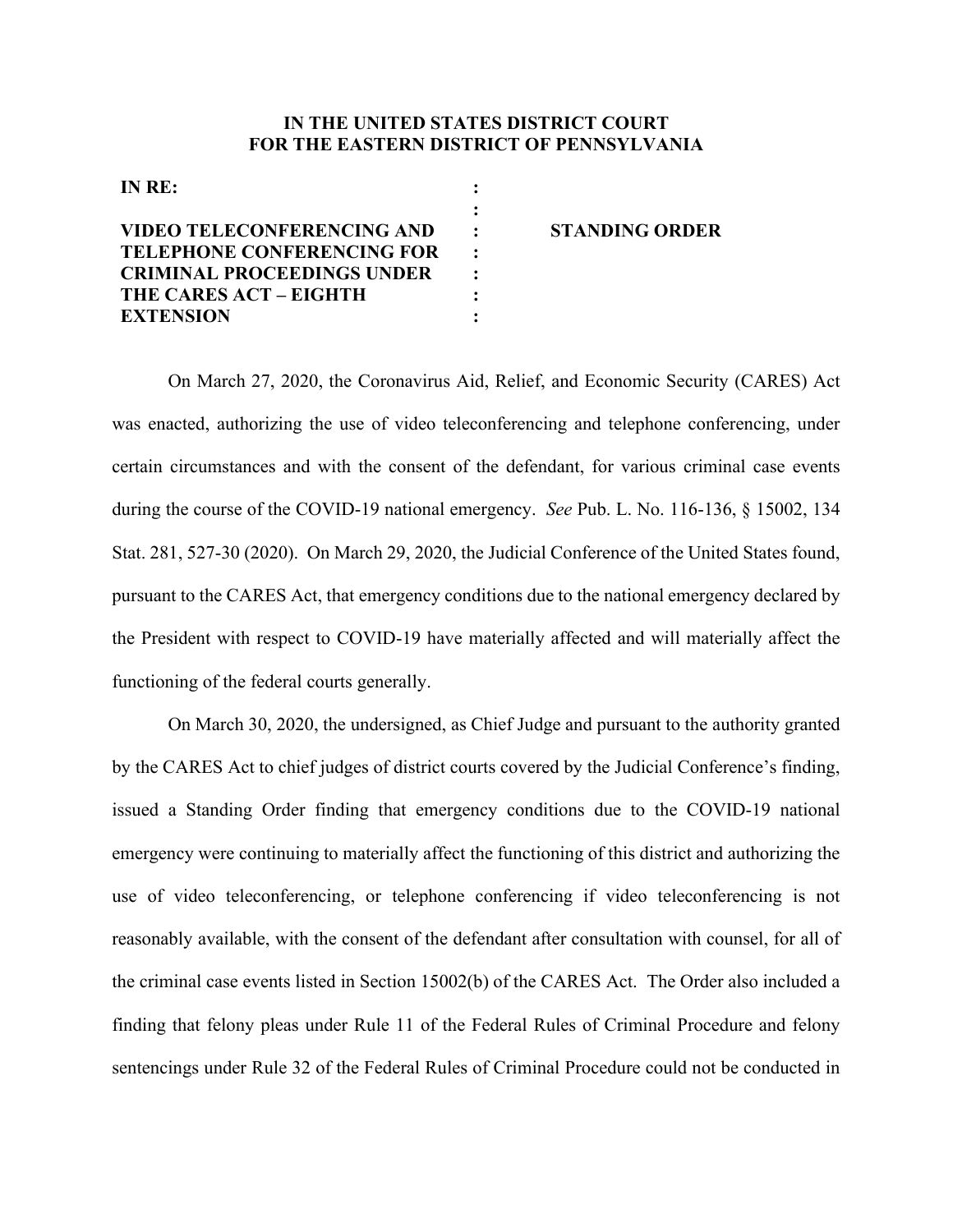person in this district without seriously jeopardizing public health and safety. Based on this finding, the Order provided that, if a district judge in an individual case found, for specific reasons, that a felony plea or sentencing in that case could not be further delayed without serious harm to the interests of justice, the judge could, with the consent of the defendant after consultation with counsel, use video teleconferencing, or telephone conferencing if video teleconferencing was not reasonably available, for the felony plea or sentencing in that case.

Pursuant to Section 15002(b)(3) of the CARES Act, I reviewed the foregoing authorization and issued a Standing Order extending it for an additional 90 days on June 26, 2020, September 24, 2020, December 21, 2020, March 18, 2021, June 15, 2021, September 10, 2021, and December 8, 2021. The December 8, 2021 Standing Order provided that the authorization would remain in effect for 90 days, unless terminated earlier, and that if emergency conditions continued to exist 90 days from the date of the Order, I would again review the authorization and determine whether to extend it.

As of this date, the national emergency declared by the President with respect to COVID-19 on March 13, 2020 has not been terminated, having been extended on February 24, 2021, and again on February 18, 2022. The Judicial Conference's finding that emergency conditions due to the COVID-19 national emergency have materially affected and will materially affect the functioning of the federal courts generally also remains in effect. Although case counts and other metrics have improved significantly in this district in recent weeks following the surge in COVID-19 cases due to the Omicron variant, and restrictions have been eased locally, the virus continues to circulate. A significant portion of the population in this district either is not yet fully vaccinated against COVID-19 or has not yet received a booster vaccine dose, including a significant portion of those detained at the Federal Detention Center (FDC) in Philadelphia. Quarantine procedures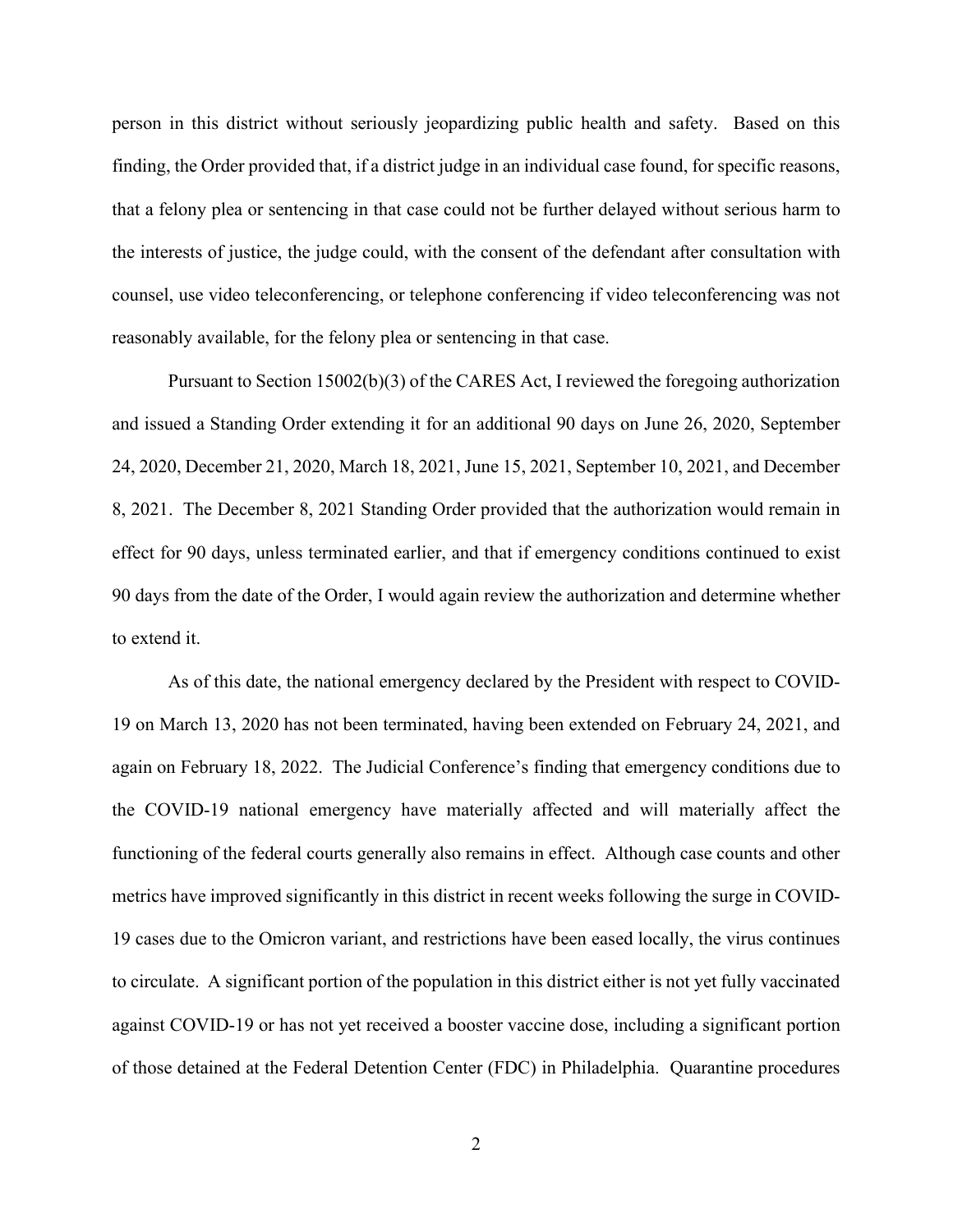remain in place at the FDC, which limit the Court's ability to conduct criminal proceedings in person in some instances. While in-person proceedings remain ongoing, criminal proceedings, including felony pleas under Rule 11 of the Federal Rules of Criminal Procedure and felony sentencings under Rule 32 of the Federal Rules of Criminal Procedure, cannot in all instances be conducted in person in this district without seriously jeopardizing public health and safety. The use of video teleconferencing and telephone conferencing for criminal case events in this district, including felony pleas and felony sentencings, remains necessary to protect the health and safety of all case participants, especially those at increased risk of serious illness from COVID-19.

Accordingly, upon review of the authorization of video teleconferencing and telephone conferencing for criminal case events set forth in the March 30, 2020 Standing Order and extended by the June 26, 2020, September 24, 2020, December 21, 2020, March 18, 2021, June 15, 2021, September 10, 2021, and December 8, 2021 Standing Orders, as required under Section 15002(b)(3) of the CARES Act, it is ORDERED the authorization is extended for an additional 90 days. Specifically, with the consent of the defendant or juvenile after consultation with counsel, video teleconferencing, or telephone conferencing if video teleconferencing is not reasonably available, is authorized to be used for all criminal case events listed in Section 15002(b) of the CARES Act. In addition, if a district judge in an individual case finds, for specific reasons, that a felony plea or sentencing in that case cannot be further delayed without serious harm to the interests of justice, the judge may, with the consent of the defendant after consultation with counsel, use video teleconferencing, or telephone conferencing if video teleconferencing is not reasonably available, for the felony plea or sentencing in that case. Judges may also use this authority for equivalent events in juvenile cases as described in Section 15002(b)(2)(B).